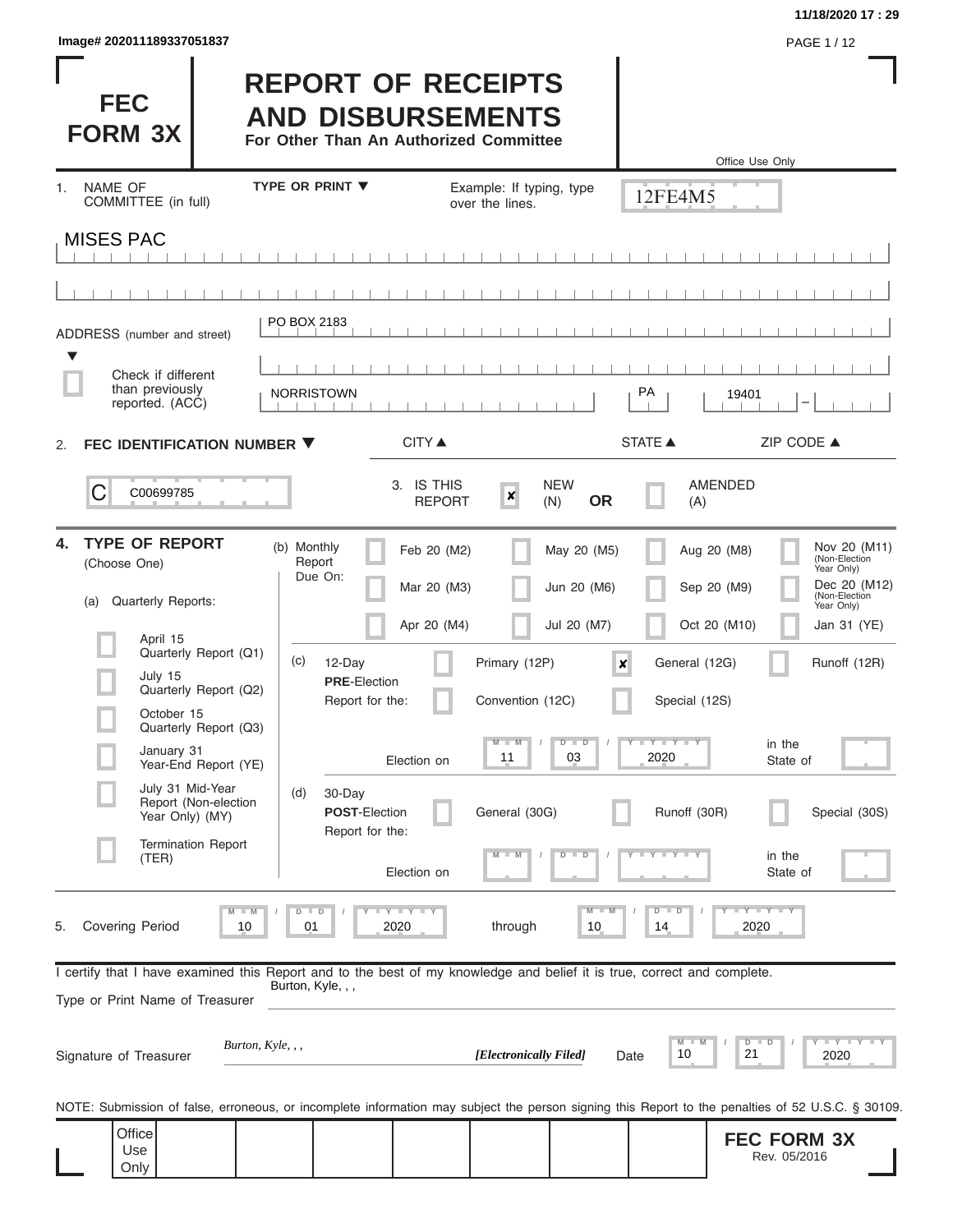|    | Image# 202011189337051838                                                                           |                                                      |                                                 |
|----|-----------------------------------------------------------------------------------------------------|------------------------------------------------------|-------------------------------------------------|
|    | FEC Form 3X (Rev. 05/2016)                                                                          | <b>SUMMARY PAGE</b><br>OF RECEIPTS AND DISBURSEMENTS | Page 2                                          |
|    | Write or Type Committee Name                                                                        |                                                      |                                                 |
|    | <b>MISES PAC</b>                                                                                    |                                                      |                                                 |
|    | Report Covering the Period:<br>From:                                                                | Y L Y L<br>$M - M$<br>D<br>D<br>2020<br>10<br>01     | M<br>D<br>D<br>2020<br>10<br>14<br>To:          |
|    |                                                                                                     | <b>COLUMN A</b><br><b>This Period</b>                | <b>COLUMN B</b><br><b>Calendar Year-to-Date</b> |
| 6. | Cash on Hand<br>(a)<br>$-Y - Y - IY$<br>January 1,<br>2020                                          |                                                      | 6001.05                                         |
|    | Cash on Hand at<br>(b)<br>Beginning of Reporting Period                                             | 3781.34                                              |                                                 |
|    | Total Receipts (from Line 19)<br>(c)                                                                | 1875.16                                              | 55148.19                                        |
|    | Subtotal (add Lines 6(b) and<br>(d)<br>6(c) for Column A and Lines<br>6(a) and 6(c) for Column B)   | 5656.50                                              | 61149.24                                        |
| 7. | Total Disbursements (from Line 31)                                                                  | 1988.90                                              | 57481.64                                        |
| 8. | Cash on Hand at Close of<br><b>Reporting Period</b><br>(subtract Line $7$ from Line $6(d)$ )        | 3667.60                                              | 3667.60                                         |
| 9. | Debts and Obligations Owed TO<br>the Committee (Itemize all on<br>Schedule C and/or Schedule D)     | 0.00                                                 |                                                 |
|    | 10. Debts and Obligations Owed BY<br>the Committee (Itemize all on<br>Schedule C and/or Schedule D) | т<br>0.00                                            |                                                 |

This committee has qualified as a multicandidate committee. (see FEC FORM 1M)

#### **For further information contact:**

Federal Election Commission 999 E Street, NW Washington, DC 20463

Toll Free 800-424-9530 Local 202-694-1100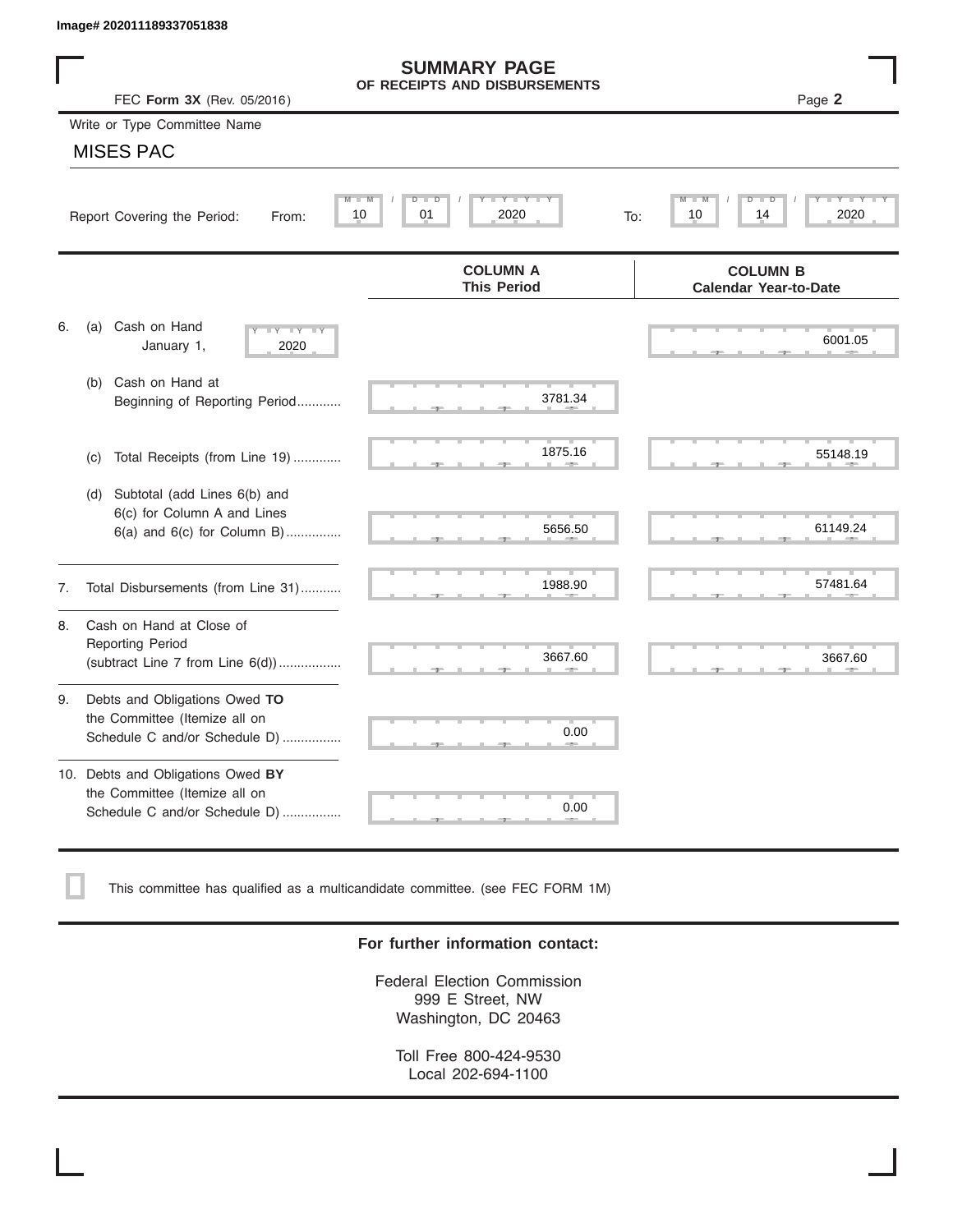## **DETAILED SUMMARY PAGE**

## MISES PAC

|                                                                        | <b>DETAILED SUMMARY PAGE</b>                                                             |                                                      |
|------------------------------------------------------------------------|------------------------------------------------------------------------------------------|------------------------------------------------------|
| FEC Form 3X (Rev. 05/2016)                                             | of Receipts                                                                              | Page 3                                               |
| Write or Type Committee Name                                           |                                                                                          |                                                      |
| <b>MISES PAC</b>                                                       |                                                                                          |                                                      |
| $M$ $M$                                                                | $\mathbf{I}$ $\mathbf{Y}$ $\mathbf{I}$ $\mathbf{Y}$ $\mathbf{I}$ $\mathbf{Y}$<br>$D$ $D$ | $I - Y - I - Y - I - Y$<br>$M$ $M$<br>$D$ $\Box$ $D$ |
| 10<br>Report Covering the Period:<br>From:                             | 01<br>2020<br>To:                                                                        | 14<br>2020<br>10                                     |
| I. Receipts                                                            | <b>COLUMN A</b><br><b>Total This Period</b>                                              | <b>COLUMN B</b><br><b>Calendar Year-to-Date</b>      |
| 11. Contributions (other than loans) From:                             |                                                                                          |                                                      |
| Individuals/Persons Other<br>(a)<br><b>Than Political Committees</b>   |                                                                                          |                                                      |
| Itemized (use Schedule A)<br>(i)                                       | 225.00                                                                                   | 13963.05                                             |
|                                                                        |                                                                                          |                                                      |
|                                                                        | 1601.96                                                                                  | 37631.42                                             |
| (iii) TOTAL (add                                                       |                                                                                          |                                                      |
| Lines $11(a)(i)$ and $(ii)$                                            | 1826.96                                                                                  | 51594.47                                             |
|                                                                        | 0.00                                                                                     | 0.00                                                 |
| Political Party Committees<br>(b)<br><b>Other Political Committees</b> |                                                                                          |                                                      |
| (C)                                                                    | 0.00                                                                                     | 0.00                                                 |
| Total Contributions (add Lines<br>(d)                                  |                                                                                          |                                                      |
| $11(a)(iii)$ , (b), and (c)) (Carry                                    |                                                                                          |                                                      |
|                                                                        | 1826.96                                                                                  | 51594.47                                             |
| 12. Transfers From Affiliated/Other                                    |                                                                                          |                                                      |
|                                                                        | 0.00                                                                                     | 0.00                                                 |
|                                                                        | 0.00                                                                                     | 0.00                                                 |
|                                                                        |                                                                                          |                                                      |
| 14. Loan Repayments Received                                           | 0.00                                                                                     | 0.00                                                 |
| 15. Offsets To Operating Expenditures                                  |                                                                                          |                                                      |
| (Refunds, Rebates, etc.)                                               |                                                                                          |                                                      |
| (Carry Totals to Line 37, page 5)                                      | 48.20                                                                                    | 3553.72                                              |
| 16. Refunds of Contributions Made                                      |                                                                                          |                                                      |
| to Federal Candidates and Other                                        |                                                                                          |                                                      |
| Political Committees                                                   | 0.00                                                                                     | 0.00                                                 |
| 17. Other Federal Receipts<br>(Dividends, Interest, etc.)              | 0.00                                                                                     | 0.00                                                 |
| 18. Transfers from Non-Federal and Levin Funds                         |                                                                                          |                                                      |
| (a) Non-Federal Account                                                |                                                                                          |                                                      |
|                                                                        | 0.00                                                                                     | 0.00                                                 |
|                                                                        |                                                                                          |                                                      |
| (b) Levin Funds (from Schedule H5)                                     | 0.00                                                                                     | 0.00                                                 |
|                                                                        |                                                                                          |                                                      |
| (c) Total Transfers (add $18(a)$ and $18(b)$ )                         | 0.00                                                                                     | 0.00                                                 |
| 19. Total Receipts (add Lines 11(d),                                   |                                                                                          |                                                      |
| 12, 13, 14, 15, 16, 17, and 18(c)                                      | 1875.16                                                                                  | 55148.19                                             |
|                                                                        |                                                                                          |                                                      |
| 20. Total Federal Receipts                                             |                                                                                          |                                                      |
| (subtract Line 18(c) from Line 19) ▶                                   | 1875.16<br>$\frac{1}{2}$                                                                 | 55148.19                                             |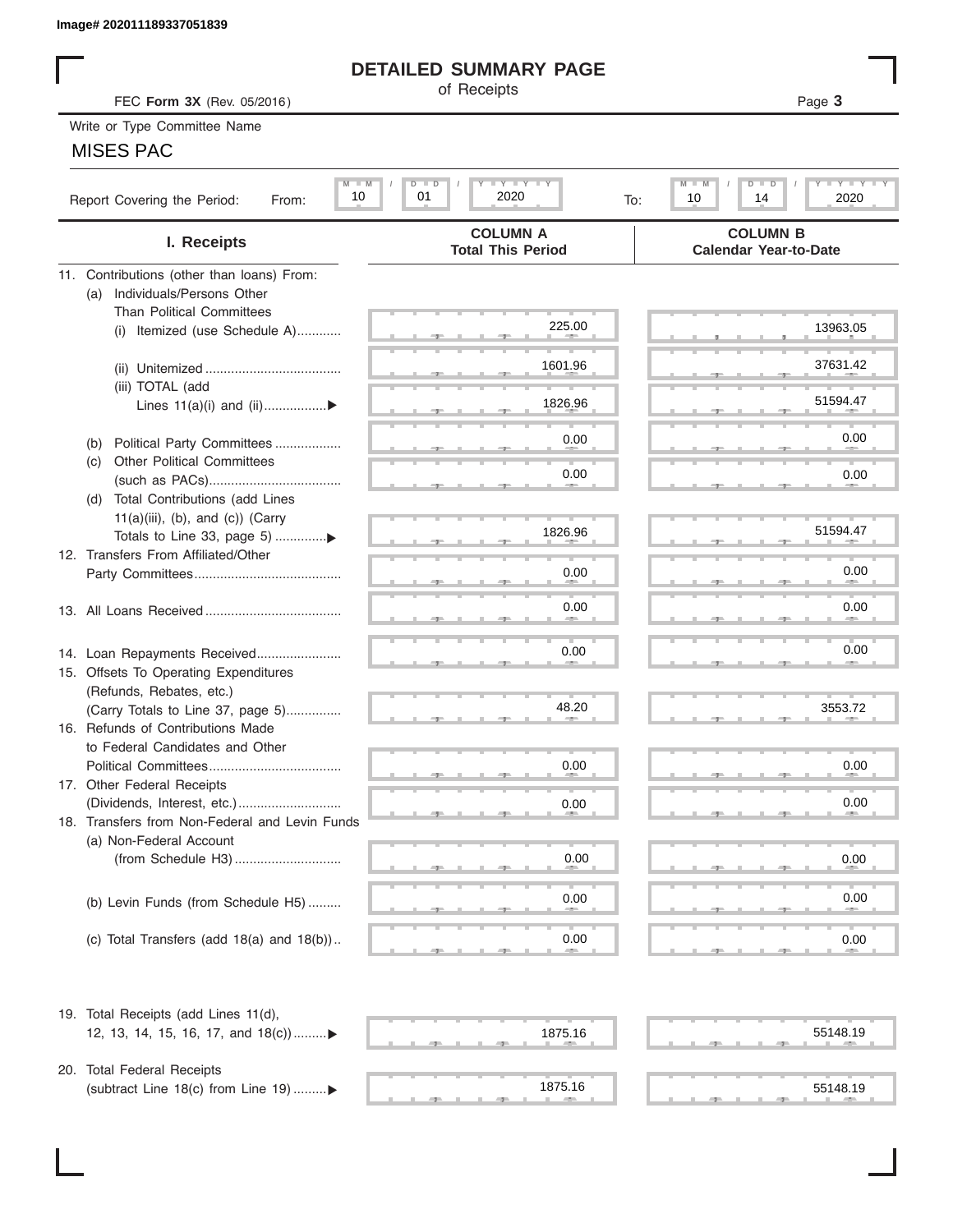## **DETAILED SUMMARY PAGE**

of Disbursements

| <b>II. Disbursements</b>                                                                                               | <b>COLUMN A</b>          | <b>COLUMN B</b>              |
|------------------------------------------------------------------------------------------------------------------------|--------------------------|------------------------------|
|                                                                                                                        | <b>Total This Period</b> | <b>Calendar Year-to-Date</b> |
| 21. Operating Expenditures:<br>(a) Allocated Federal/Non-Federal<br>Activity (from Schedule H4)                        |                          |                              |
| Federal Share<br>(i)                                                                                                   | 0.00                     | 0.00                         |
| Non-Federal Share<br>(ii)                                                                                              | 0.00                     | 0.00                         |
| Other Federal Operating<br>(b)                                                                                         | 1388.90                  | 41331.64                     |
| (c) Total Operating Expenditures<br>(add 21(a)(i), (a)(ii), and (b))                                                   | 1388.90                  | 41331.64                     |
| 22. Transfers to Affiliated/Other Party                                                                                | 0.00                     | 0.00                         |
| 23. Contributions to<br>Federal Candidates/Committees<br>and Other Political Committees                                | 0.00                     | <b>Allen</b><br>2300.00      |
| 24. Independent Expenditures                                                                                           | 0.00                     | 0.00                         |
| 25. Coordinated Party Expenditures<br>$(52 \text{ U.S.C. }$ § 30116(d))                                                |                          |                              |
|                                                                                                                        | 0.00                     | 0.00                         |
| 26. Loan Repayments Made                                                                                               | 0.00                     | 0.00                         |
| 28. Refunds of Contributions To:<br>(a) Individuals/Persons Other                                                      | 0.00                     | 0.00                         |
| Than Political Committees                                                                                              | 0.00                     | 0.00                         |
| Political Party Committees<br>(b)<br><b>Other Political Committees</b><br>(C)                                          | 0.00                     | 0.00                         |
|                                                                                                                        | 0.00                     | 0.00                         |
| <b>Total Contribution Refunds</b><br>(d)<br>(add Lines 28(a), (b), and (c))                                            | 0.00                     | 0.00                         |
| 29. Other Disbursements (Including                                                                                     | 600.00                   | 13850.00                     |
| 30. Federal Election Activity (52 U.S.C. § 30101(20))<br>(a) Allocated Federal Election Activity<br>(from Schedule H6) |                          |                              |
| (i) Federal Share                                                                                                      | 0.00                     | 0.00                         |
| <b>Federal Election Activity Paid</b><br>(b)                                                                           | 0.00                     | 0.00                         |
| Entirely With Federal Funds<br>Total Federal Election Activity (add<br>(C)                                             | 0.00                     | 0.00                         |
| Lines $30(a)(i)$ , $30(a)(ii)$ and $30(b))$                                                                            | 0.00                     | 0.00                         |
| 31. Total Disbursements (add Lines 21(c), 22,                                                                          |                          |                              |
| 23, 24, 25, 26, 27, 28(d), 29 and 30(c))                                                                               | 1988.90                  | 57481.64                     |
| 32. Total Federal Disbursements<br>(subtract Line 21(a)(ii) and Line 30(a)(ii)                                         |                          |                              |
|                                                                                                                        | 1988.90                  | 57481.64                     |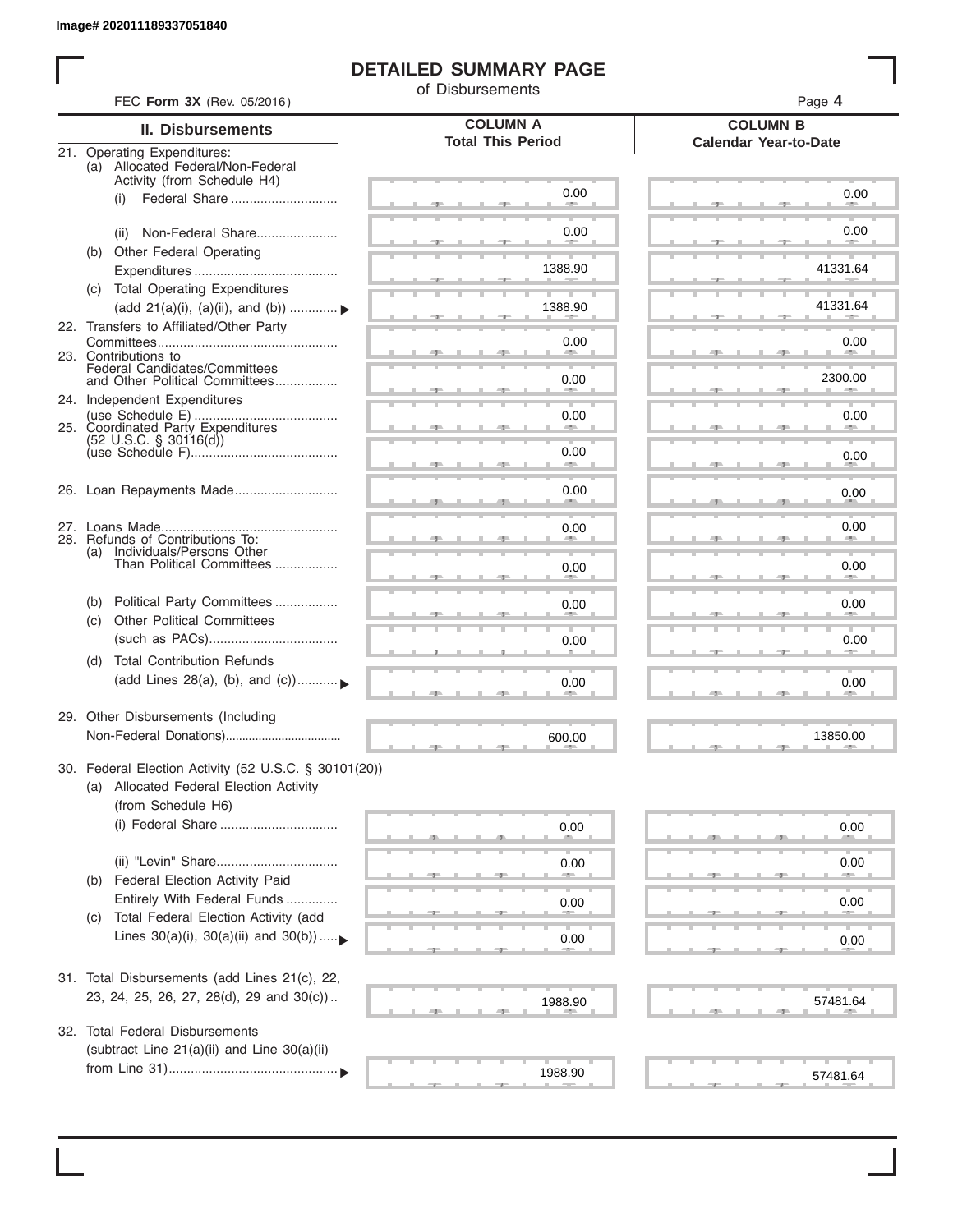### **DETAILED SUMMARY PAGE**

of Disbursements

FEC **Form 3X** (Rev. 05/2016) Page **5**

|  | <b>III. Net Contributions/</b> |  |
|--|--------------------------------|--|
|  | <b>Operating Expenditures</b>  |  |

**COLUMN A Total This Period**

#### **COLUMN B Calendar Year-to-Date**

| 33. Total Contributions (other than loans) |  |
|--------------------------------------------|--|
| 34. Total Contribution Refunds             |  |
|                                            |  |
| 35. Net Contributions (other than loans)   |  |
| (subtract Line 34 from Line 33)            |  |
| 36. Total Federal Operating Expenditures   |  |
| (add Line 21(a)(i) and Line 21(b))         |  |
| 37. Offsets to Operating Expenditures      |  |
|                                            |  |
| 38. Net Operating Expenditures             |  |
|                                            |  |

|   |   | æ     |   |   | 7.     | 1826.96      |
|---|---|-------|---|---|--------|--------------|
|   |   |       |   |   |        | 0.00         |
| ш | ٠ | - 7 - | ш | ш | ÷      | ۰            |
|   |   |       |   |   |        | 1826.96<br>目 |
|   |   | -91   |   |   | - 7 -  |              |
|   |   |       |   |   |        | 1388.90      |
|   |   | $-7-$ |   |   | 一<br>л |              |
| ٠ |   | т     | ж | т | ٠      | 48.20        |
|   |   | ,     |   |   | "      |              |
|   |   | ٠     | ٠ | в |        | ш<br>1340.70 |
|   |   |       |   |   | y      |              |

|       |  |  | 1826.96<br>÷                 |  |  |  |    | 51594.47  |
|-------|--|--|------------------------------|--|--|--|----|-----------|
|       |  |  | 0.00<br><b>All Contracts</b> |  |  |  |    | 0.00<br>æ |
|       |  |  | 1826.96                      |  |  |  | л. | 51594.47  |
|       |  |  | 1388.90<br>٠                 |  |  |  |    | 41331.64  |
|       |  |  | 48.20                        |  |  |  |    | 3553.72   |
| $-7-$ |  |  | 1340.70                      |  |  |  |    | 37777.92  |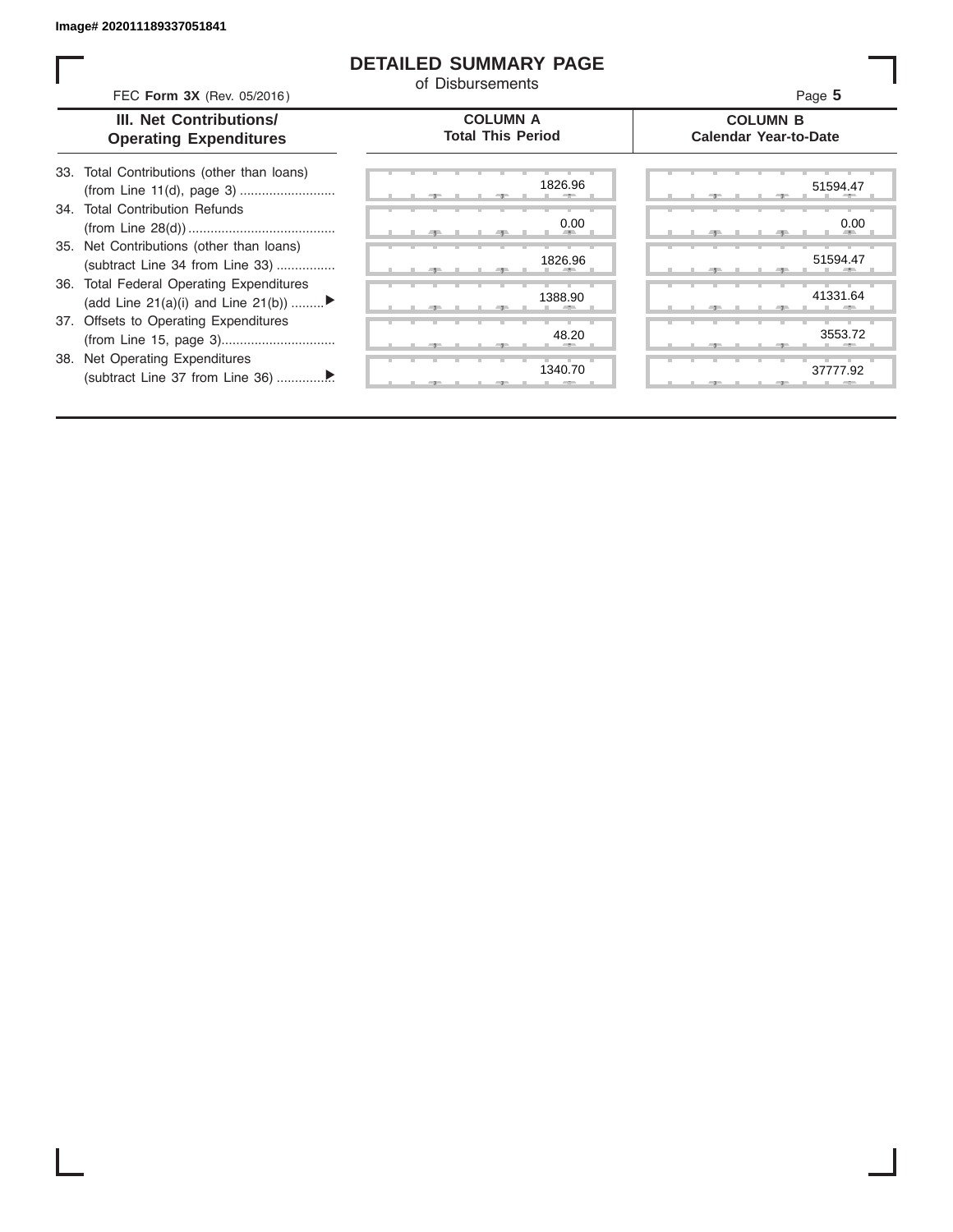# **SCHEDULE A (FEC Form 3X)**

| SCHEDULE A (FEC Form 3X)<br><b>ITEMIZED RECEIPTS</b>                                                                                                                                                                                                                                                                                                                                       | Use separate schedule(s)<br>for each category of the<br>Detailed Summary Page                                                          | 12<br>FOR LINE NUMBER:<br>PAGE<br>6<br>OF<br>(check only one)<br>$x \mid$<br>11a<br>11 <sub>b</sub><br>11c<br>12<br>13<br>14<br>15<br>16<br>17                                      |
|--------------------------------------------------------------------------------------------------------------------------------------------------------------------------------------------------------------------------------------------------------------------------------------------------------------------------------------------------------------------------------------------|----------------------------------------------------------------------------------------------------------------------------------------|-------------------------------------------------------------------------------------------------------------------------------------------------------------------------------------|
| or for commercial purposes, other than using the name and address of any political committee to solicit contributions from such committee.<br>NAME OF COMMITTEE (In Full)<br><b>MISES PAC</b>                                                                                                                                                                                              |                                                                                                                                        | Any information copied from such Reports and Statements may not be sold or used by any person for the purpose of soliciting contributions                                           |
| Full Name of Individual (Last, First, Middle Initial) or Full Organization Name<br>Combs, Anthony, , ,<br>А.<br>Mailing Address 931 Fletcher Avenue<br>212<br>City<br>Indianapolis<br>FEC ID number of contributing<br>federal political committee.<br>Name of Employer (for Individual)<br>Elanco<br>Receipt For: 2020<br>Primary<br>×<br>General<br>Other (specify) $\blacktriangledown$ | Zip Code<br><b>State</b><br>IN<br>46203<br>С<br>Occupation (for Individual)<br>Sr. Analyst<br>Aggregate Year-to-Date ▼<br>600.00       | Date of Receipt<br>$M - M$ /<br>$D$ $D$<br>Y TY T<br>10<br>05<br>2020<br>Transaction ID: SA11AI.6331<br>Amount of Each Receipt this Period<br>100.00<br><b>STATION</b><br>Memo Item |
| Full Name of Individual (Last, First, Middle Initial) or Full Organization Name<br>B. Ingalls, Benjamin, , ,<br>Mailing Address 132 Ingalls Pond Rd<br>City<br>Milford<br>FEC ID number of contributing<br>federal political committee.<br>Name of Employer (for Individual)<br>Self<br>Receipt For: 2020<br>Primary<br>General<br>X<br>Other (specify) $\blacktriangledown$               | Zip Code<br><b>State</b><br><b>NY</b><br>13807<br>С<br>Occupation (for Individual)<br>Contractor<br>Aggregate Year-to-Date ▼<br>414.36 | Date of Receipt<br>$M - M$<br>$D$ $\Box$ $D$<br>Y TYT<br>10<br>2020<br>12<br>Transaction ID: SA11AI.6401<br>Amount of Each Receipt this Period<br>25.00<br>Memo Item                |
| Full Name of Individual (Last, First, Middle Initial) or Full Organization Name<br>Taylor, Daniel, , ,<br>C.<br>Mailing Address 7542 East 24th Street<br>City<br>Tucson<br>FEC ID number of contributing<br>federal political committee.<br>Name of Employer (for Individual)<br>na<br>Receipt For: 2020<br>x<br>Primary<br>General<br>Other (specify)                                     | Zip Code<br><b>State</b><br>AZ<br>85710<br>С<br>Occupation (for Individual)<br>na<br>Aggregate Year-to-Date ▼<br>300.00                | Date of Receipt<br>$M - M$<br>$D$ $D$<br>$+Y+Y+Y$<br>14<br>2020<br>10<br>Transaction ID: SA11AI.6424<br>Amount of Each Receipt this Period<br>100.00<br>Memo Item                   |
|                                                                                                                                                                                                                                                                                                                                                                                            |                                                                                                                                        | 225.00<br>225.00                                                                                                                                                                    |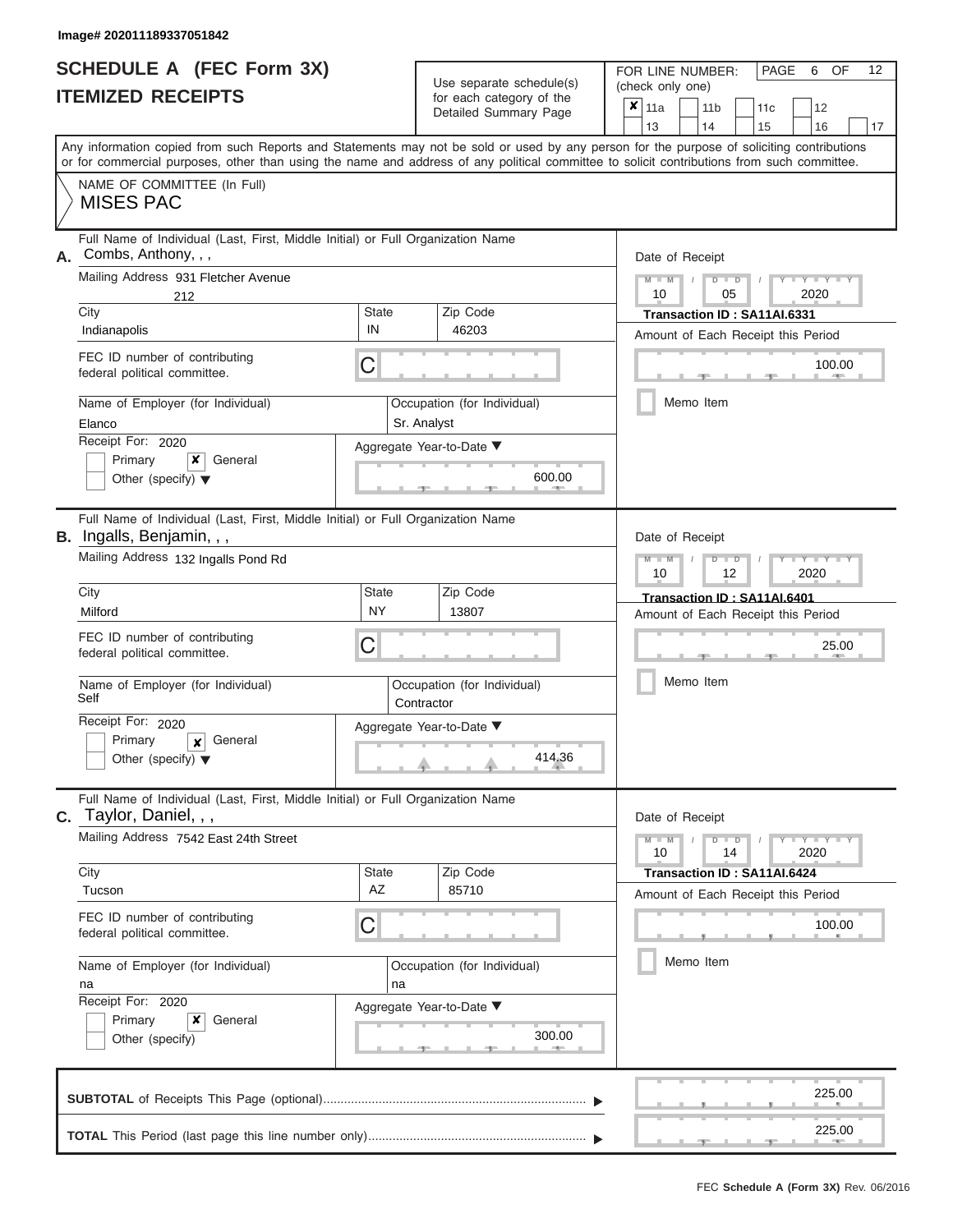| <b>SCHEDULE B</b> (FEC Form 3X)                                                                                                                                                                                                                                                         |                                                 |                                                      |  |                             |     | FOR LINE NUMBER:                        |                                                                       |               |    |    | PAGE | 7 OF                                                                                  |  | 12 |  |
|-----------------------------------------------------------------------------------------------------------------------------------------------------------------------------------------------------------------------------------------------------------------------------------------|-------------------------------------------------|------------------------------------------------------|--|-----------------------------|-----|-----------------------------------------|-----------------------------------------------------------------------|---------------|----|----|------|---------------------------------------------------------------------------------------|--|----|--|
| <b>ITEMIZED DISBURSEMENTS</b>                                                                                                                                                                                                                                                           |                                                 | Use separate schedule(s)<br>for each category of the |  | $\overline{\mathsf{x}}$ 21b |     | (check only one)<br>22                  | 23<br>27<br>26                                                        |               |    |    |      |                                                                                       |  |    |  |
|                                                                                                                                                                                                                                                                                         |                                                 | Detailed Summary Page                                |  |                             | 28a | 28b                                     | 28c                                                                   |               |    | 29 |      | 30b                                                                                   |  |    |  |
| Any information copied from such Reports and Statements may not be sold or used by any person for the purpose of soliciting contributions<br>or for commercial purposes, other than using the name and address of any political committee to solicit contributions from such committee. |                                                 |                                                      |  |                             |     |                                         |                                                                       |               |    |    |      |                                                                                       |  |    |  |
| NAME OF COMMITTEE (In Full)                                                                                                                                                                                                                                                             |                                                 |                                                      |  |                             |     |                                         |                                                                       |               |    |    |      |                                                                                       |  |    |  |
| <b>MISES PAC</b>                                                                                                                                                                                                                                                                        |                                                 |                                                      |  |                             |     |                                         |                                                                       |               |    |    |      |                                                                                       |  |    |  |
| Full Name (Last, First, Middle Initial)<br>A. Anedot                                                                                                                                                                                                                                    |                                                 |                                                      |  |                             |     | Date of Disbursement                    |                                                                       |               |    |    |      |                                                                                       |  |    |  |
| Mailing Address 1340 Poydras Street<br><b>Suite 1770</b>                                                                                                                                                                                                                                |                                                 |                                                      |  |                             |     | $M$ $M$<br>10                           |                                                                       | $D$ $D$<br>14 |    |    |      | Y LY LY LY<br>2020                                                                    |  |    |  |
| City                                                                                                                                                                                                                                                                                    | State                                           | Zip Code                                             |  |                             |     | <b>FEC Identification Number</b>        |                                                                       |               |    |    |      |                                                                                       |  |    |  |
| <b>New Orleans</b><br>Purpose of Disbursement                                                                                                                                                                                                                                           | LA                                              | 70112-5204                                           |  |                             |     |                                         |                                                                       |               |    |    |      |                                                                                       |  |    |  |
| Donation processing fees                                                                                                                                                                                                                                                                |                                                 |                                                      |  |                             |     | C                                       |                                                                       |               |    |    |      |                                                                                       |  |    |  |
| Candidate Name                                                                                                                                                                                                                                                                          |                                                 |                                                      |  | Category/<br>Type           |     | Amount of Each Disbursement this Period | Transaction ID: SB21B.6452                                            |               |    |    |      |                                                                                       |  |    |  |
| Office Sought:<br>House                                                                                                                                                                                                                                                                 | Disbursement For:                               |                                                      |  |                             |     |                                         |                                                                       |               |    |    |      | 114.76<br><b>COLLECTION</b>                                                           |  |    |  |
| Senate<br>President                                                                                                                                                                                                                                                                     | Primary<br>Other (specify) $\blacktriangledown$ | General                                              |  |                             |     |                                         | Memo Item                                                             |               |    |    |      |                                                                                       |  |    |  |
| State:<br>District:                                                                                                                                                                                                                                                                     |                                                 |                                                      |  |                             |     |                                         |                                                                       |               |    |    |      |                                                                                       |  |    |  |
| Full Name (Last, First, Middle Initial)<br><b>B.</b> Aristotle                                                                                                                                                                                                                          |                                                 |                                                      |  |                             |     | Date of Disbursement                    |                                                                       |               |    |    |      |                                                                                       |  |    |  |
|                                                                                                                                                                                                                                                                                         |                                                 |                                                      |  |                             |     | $M - M$                                 |                                                                       | $D$ $D$       |    |    |      | $T - Y = T - Y = T - Y$                                                               |  |    |  |
| Mailing Address 205 Pennsylvania Ave, SE                                                                                                                                                                                                                                                |                                                 |                                                      |  |                             |     | 10                                      |                                                                       | 05            |    |    |      | 2020                                                                                  |  |    |  |
| City<br>Washington                                                                                                                                                                                                                                                                      | State<br>DC                                     | Zip Code<br>20003                                    |  |                             |     | <b>FEC Identification Number</b>        |                                                                       |               |    |    |      |                                                                                       |  |    |  |
| Purpose of Disbursement<br><b>Technology services</b>                                                                                                                                                                                                                                   |                                                 |                                                      |  |                             |     | C                                       |                                                                       |               |    |    |      |                                                                                       |  |    |  |
| Candidate Name                                                                                                                                                                                                                                                                          |                                                 |                                                      |  | Category/<br><b>Type</b>    |     | Amount of Each Disbursement this Period | Transaction ID: SB21B.6442                                            |               |    |    |      |                                                                                       |  |    |  |
| Office Sought:<br>House                                                                                                                                                                                                                                                                 | Disbursement For:                               |                                                      |  |                             |     |                                         |                                                                       |               |    |    |      | 500.00<br><b>AND IN</b>                                                               |  |    |  |
| Senate                                                                                                                                                                                                                                                                                  | Primary                                         | General                                              |  |                             |     |                                         |                                                                       |               |    |    |      |                                                                                       |  |    |  |
| President<br>State:<br>District:                                                                                                                                                                                                                                                        | Other (specify)                                 |                                                      |  |                             |     |                                         | Memo Item                                                             |               |    |    |      |                                                                                       |  |    |  |
| Full Name (Last, First, Middle Initial)<br>C. Drip                                                                                                                                                                                                                                      |                                                 |                                                      |  |                             |     | Date of Disbursement                    |                                                                       |               |    |    |      |                                                                                       |  |    |  |
| Mailing Address 251 N. 1st Avenue, Suite 400                                                                                                                                                                                                                                            |                                                 |                                                      |  |                             |     | $M$ $M$<br>10                           |                                                                       | $D$ $D$<br>13 |    |    |      | $\mathbf{I}$ $\mathbf{Y}$ $\mathbf{I}$ $\mathbf{Y}$ $\mathbf{I}$ $\mathbf{Y}$<br>2020 |  |    |  |
| City                                                                                                                                                                                                                                                                                    | <b>State</b>                                    | Zip Code                                             |  |                             |     | <b>FEC Identification Number</b>        |                                                                       |               |    |    |      |                                                                                       |  |    |  |
| Minneapolis                                                                                                                                                                                                                                                                             | MN                                              | 55401                                                |  |                             |     |                                         |                                                                       |               |    |    |      |                                                                                       |  |    |  |
| Purpose of Disbursement<br>Technology services                                                                                                                                                                                                                                          |                                                 |                                                      |  |                             |     | C                                       |                                                                       |               |    |    |      |                                                                                       |  |    |  |
| Candidate Name                                                                                                                                                                                                                                                                          |                                                 | Category/<br><b>Type</b>                             |  |                             |     |                                         | Transaction ID: SB21B.6440<br>Amount of Each Disbursement this Period |               |    |    |      |                                                                                       |  |    |  |
| Office Sought:<br>House<br>Senate                                                                                                                                                                                                                                                       | Disbursement For:<br>Primary                    | General                                              |  |                             |     |                                         |                                                                       |               |    |    |      | 122.00                                                                                |  |    |  |
| President<br>State:<br>District:                                                                                                                                                                                                                                                        | Other (specify) $\blacktriangledown$            |                                                      |  |                             |     |                                         | Memo Item                                                             |               |    |    |      |                                                                                       |  |    |  |
|                                                                                                                                                                                                                                                                                         |                                                 |                                                      |  |                             |     |                                         |                                                                       |               |    |    |      | 736.76                                                                                |  |    |  |
|                                                                                                                                                                                                                                                                                         |                                                 |                                                      |  |                             |     |                                         |                                                                       |               |    |    |      |                                                                                       |  |    |  |
|                                                                                                                                                                                                                                                                                         |                                                 |                                                      |  |                             |     |                                         |                                                                       |               | __ |    |      |                                                                                       |  |    |  |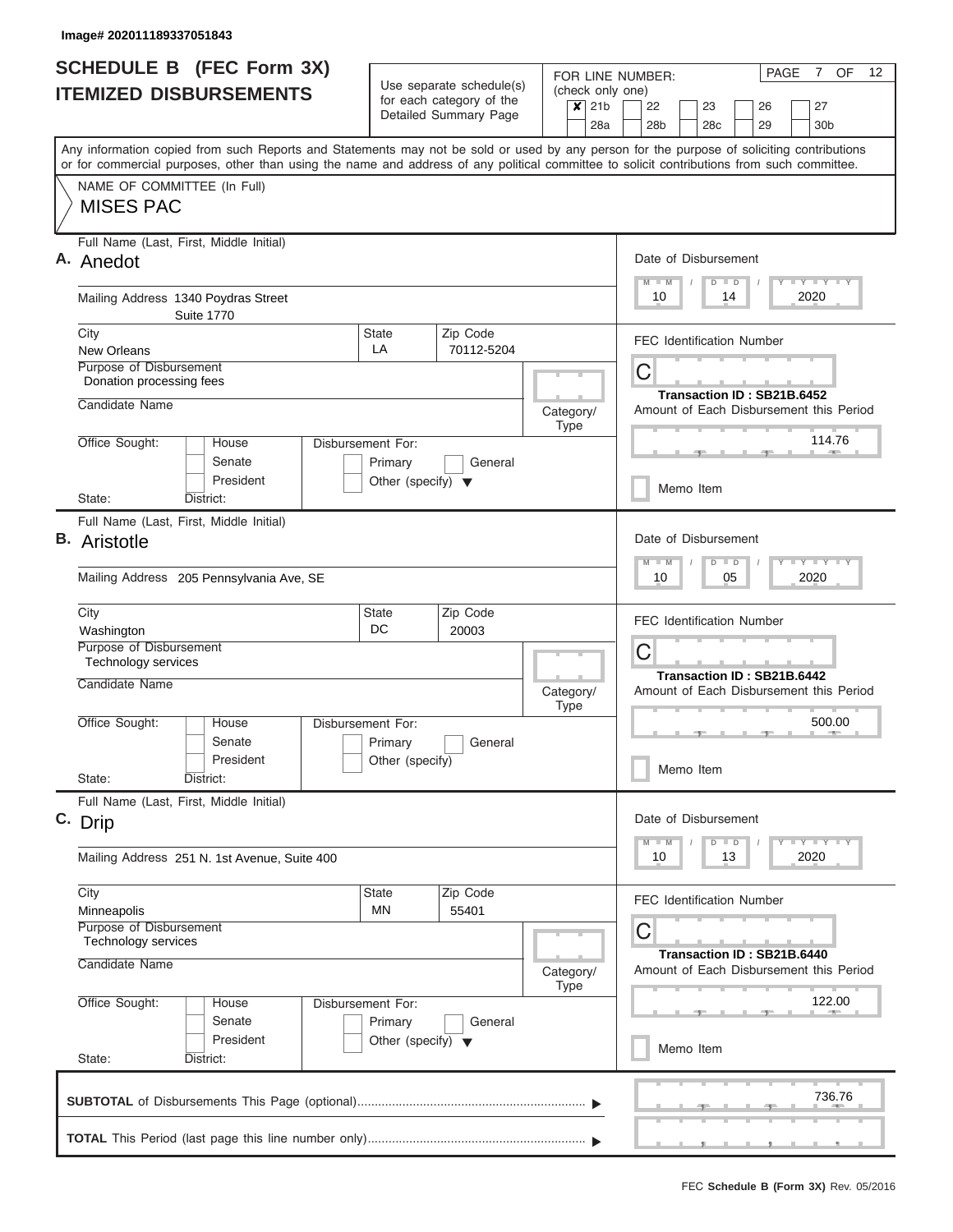| <b>SCHEDULE B (FEC Form 3X)</b><br><b>ITEMIZED DISBURSEMENTS</b>                                                                                                                                                                                                                        | Use separate schedule(s)<br>for each category of the<br>Detailed Summary Page              |                                                                            | FOR LINE NUMBER:<br>(check only one)<br>21 <sub>b</sub><br>$\boldsymbol{\mathsf{x}}$ | 8<br>OF<br>$12 \overline{ }$<br>PAGE<br>22<br>23<br>27<br>26          |  |  |  |  |
|-----------------------------------------------------------------------------------------------------------------------------------------------------------------------------------------------------------------------------------------------------------------------------------------|--------------------------------------------------------------------------------------------|----------------------------------------------------------------------------|--------------------------------------------------------------------------------------|-----------------------------------------------------------------------|--|--|--|--|
|                                                                                                                                                                                                                                                                                         |                                                                                            |                                                                            | 28a                                                                                  | 28 <sub>b</sub><br>30 <sub>b</sub><br>28c<br>29                       |  |  |  |  |
| Any information copied from such Reports and Statements may not be sold or used by any person for the purpose of soliciting contributions<br>or for commercial purposes, other than using the name and address of any political committee to solicit contributions from such committee. |                                                                                            |                                                                            |                                                                                      |                                                                       |  |  |  |  |
| NAME OF COMMITTEE (In Full)<br><b>MISES PAC</b>                                                                                                                                                                                                                                         |                                                                                            |                                                                            |                                                                                      |                                                                       |  |  |  |  |
| Full Name (Last, First, Middle Initial)<br>GearBubble                                                                                                                                                                                                                                   | Date of Disbursement<br>Y LY LY LY<br>$M$ $M$<br>$D$ $D$<br>2020<br>10<br>05               |                                                                            |                                                                                      |                                                                       |  |  |  |  |
| Mailing Address 6440 Sky Pointe Dr. #140-361                                                                                                                                                                                                                                            |                                                                                            |                                                                            |                                                                                      |                                                                       |  |  |  |  |
| City<br>Las Vegas                                                                                                                                                                                                                                                                       | <b>State</b><br><b>NV</b>                                                                  | Zip Code<br>89131                                                          |                                                                                      | <b>FEC Identification Number</b>                                      |  |  |  |  |
| Purpose of Disbursement<br>Merchandise                                                                                                                                                                                                                                                  |                                                                                            |                                                                            |                                                                                      | С<br>Transaction ID: SB21B.6435                                       |  |  |  |  |
| Candidate Name                                                                                                                                                                                                                                                                          |                                                                                            |                                                                            | Category/<br><b>Type</b>                                                             | Amount of Each Disbursement this Period                               |  |  |  |  |
| Office Sought:<br>House<br>Senate<br>President                                                                                                                                                                                                                                          | Disbursement For:<br>Primary<br>Other (specify) $\blacktriangledown$                       | General                                                                    |                                                                                      | 11.90<br>Memo Item                                                    |  |  |  |  |
| District:<br>State:                                                                                                                                                                                                                                                                     |                                                                                            |                                                                            |                                                                                      |                                                                       |  |  |  |  |
| Full Name (Last, First, Middle Initial)<br>B. GearBubble<br>Mailing Address 6440 Sky Pointe Dr. #140-361                                                                                                                                                                                | Date of Disbursement<br>$-1 - Y - 1 - Y - 1 - Y$<br>$M - M$<br>$D$ $D$<br>2020<br>10<br>14 |                                                                            |                                                                                      |                                                                       |  |  |  |  |
| City                                                                                                                                                                                                                                                                                    |                                                                                            |                                                                            |                                                                                      |                                                                       |  |  |  |  |
| Las Vegas<br>Purpose of Disbursement                                                                                                                                                                                                                                                    | Zip Code<br>89131                                                                          |                                                                            | <b>FEC Identification Number</b><br>С                                                |                                                                       |  |  |  |  |
| Merchandise<br>Candidate Name                                                                                                                                                                                                                                                           |                                                                                            |                                                                            | Category/<br><b>Type</b>                                                             | Transaction ID: SB21B.6428<br>Amount of Each Disbursement this Period |  |  |  |  |
| Office Sought:<br>Disbursement For:<br>House<br>Senate<br>President                                                                                                                                                                                                                     | General<br>Other (specify)                                                                 |                                                                            | 11.90                                                                                |                                                                       |  |  |  |  |
| State:<br>District:                                                                                                                                                                                                                                                                     |                                                                                            |                                                                            |                                                                                      | Memo Item                                                             |  |  |  |  |
| Full Name (Last, First, Middle Initial)<br>C. GearBubble                                                                                                                                                                                                                                | Date of Disbursement<br>$T$ $Y$ $T$ $Y$ $T$ $Y$<br>$M$ $M$<br>$D$ $D$                      |                                                                            |                                                                                      |                                                                       |  |  |  |  |
| Mailing Address 6440 Sky Pointe Dr. #140-361                                                                                                                                                                                                                                            | 2020<br>10<br>14                                                                           |                                                                            |                                                                                      |                                                                       |  |  |  |  |
| City<br>Las Vegas<br>Purpose of Disbursement                                                                                                                                                                                                                                            | State<br><b>NV</b>                                                                         | Zip Code<br>89131                                                          |                                                                                      | <b>FEC Identification Number</b>                                      |  |  |  |  |
| Merchandise<br>Candidate Name                                                                                                                                                                                                                                                           | Category/<br><b>Type</b>                                                                   | С<br>Transaction ID: SB21B.6429<br>Amount of Each Disbursement this Period |                                                                                      |                                                                       |  |  |  |  |
| Office Sought:<br>Disbursement For:<br>House<br>Senate                                                                                                                                                                                                                                  |                                                                                            | 15.89                                                                      |                                                                                      |                                                                       |  |  |  |  |
| President<br>State:<br>District:                                                                                                                                                                                                                                                        | Other (specify) $\blacktriangledown$                                                       |                                                                            |                                                                                      | Memo Item                                                             |  |  |  |  |
|                                                                                                                                                                                                                                                                                         |                                                                                            |                                                                            |                                                                                      | 39.69                                                                 |  |  |  |  |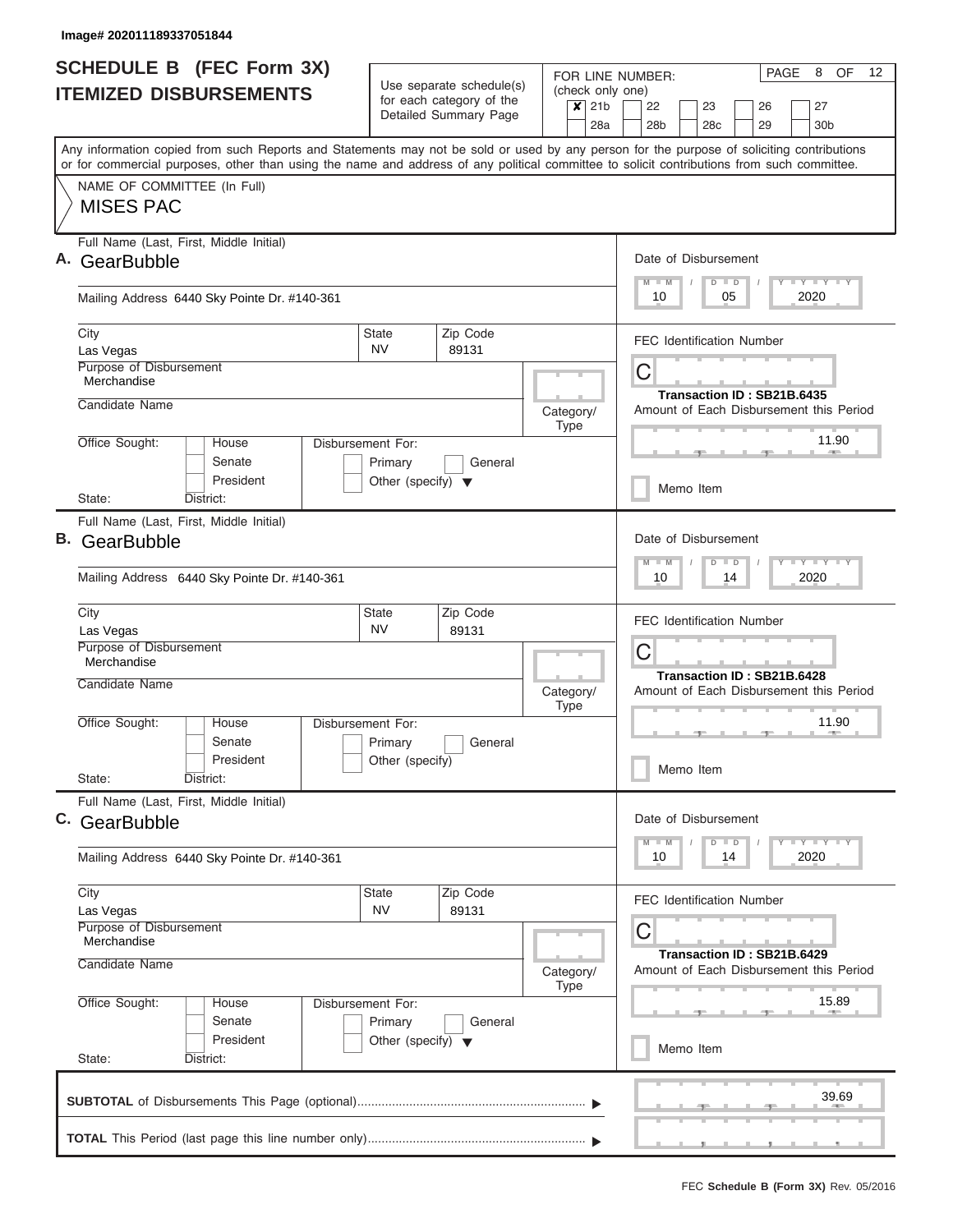| <b>SCHEDULE B</b> (FEC Form 3X) |                                                                                                                                                                                                                                                                                         |                                                                                 |                                                               |           |                           | PAGE<br>9<br>OF<br>$12 \overline{ }$<br>FOR LINE NUMBER: |                                                                                            |  |  |  |  |  |
|---------------------------------|-----------------------------------------------------------------------------------------------------------------------------------------------------------------------------------------------------------------------------------------------------------------------------------------|---------------------------------------------------------------------------------|---------------------------------------------------------------|-----------|---------------------------|----------------------------------------------------------|--------------------------------------------------------------------------------------------|--|--|--|--|--|
|                                 | <b>ITEMIZED DISBURSEMENTS</b>                                                                                                                                                                                                                                                           | Use separate schedule(s)<br>for each category of the                            |                                                               |           | $\boldsymbol{\mathsf{x}}$ | (check only one)<br>21 <sub>b</sub>                      | 22<br>23<br>27<br>26                                                                       |  |  |  |  |  |
|                                 |                                                                                                                                                                                                                                                                                         |                                                                                 | Detailed Summary Page                                         |           |                           | 28a                                                      | 28 <sub>b</sub><br>30 <sub>b</sub><br>28 <sub>c</sub><br>29                                |  |  |  |  |  |
|                                 | Any information copied from such Reports and Statements may not be sold or used by any person for the purpose of soliciting contributions<br>or for commercial purposes, other than using the name and address of any political committee to solicit contributions from such committee. |                                                                                 |                                                               |           |                           |                                                          |                                                                                            |  |  |  |  |  |
|                                 | NAME OF COMMITTEE (In Full)<br><b>MISES PAC</b>                                                                                                                                                                                                                                         |                                                                                 |                                                               |           |                           |                                                          |                                                                                            |  |  |  |  |  |
|                                 | Full Name (Last, First, Middle Initial)<br>GearBubble                                                                                                                                                                                                                                   |                                                                                 |                                                               |           |                           |                                                          | Date of Disbursement<br>Y LY LY LY<br>$M$ $M$<br>$D$ $D$                                   |  |  |  |  |  |
|                                 | Mailing Address 6440 Sky Pointe Dr. #140-361                                                                                                                                                                                                                                            |                                                                                 |                                                               |           |                           |                                                          | 2020<br>10<br>14                                                                           |  |  |  |  |  |
|                                 | City<br>Las Vegas                                                                                                                                                                                                                                                                       | <b>State</b><br><b>NV</b>                                                       | Zip Code<br>89131                                             |           |                           |                                                          | <b>FEC Identification Number</b>                                                           |  |  |  |  |  |
|                                 | Purpose of Disbursement<br>Merchandise                                                                                                                                                                                                                                                  |                                                                                 |                                                               |           |                           | С<br>Transaction ID: SB21B.6431                          |                                                                                            |  |  |  |  |  |
|                                 | Candidate Name                                                                                                                                                                                                                                                                          |                                                                                 |                                                               |           |                           | Category/                                                | Amount of Each Disbursement this Period                                                    |  |  |  |  |  |
|                                 | Office Sought:<br>House<br>Senate<br>President                                                                                                                                                                                                                                          | Disbursement For:<br>Primary<br>General<br>Other (specify) $\blacktriangledown$ |                                                               |           |                           |                                                          | 11.90                                                                                      |  |  |  |  |  |
|                                 | District:<br>State:                                                                                                                                                                                                                                                                     |                                                                                 |                                                               |           |                           |                                                          | Memo Item                                                                                  |  |  |  |  |  |
| В.                              | Full Name (Last, First, Middle Initial)<br>GearBubble<br>Mailing Address 6440 Sky Pointe Dr. #140-361                                                                                                                                                                                   |                                                                                 |                                                               |           |                           |                                                          | Date of Disbursement<br>$-1 - Y - 1 - Y - 1 - Y$<br>$M - M$<br>$D$ $D$<br>2020<br>10<br>14 |  |  |  |  |  |
|                                 | City<br>Las Vegas                                                                                                                                                                                                                                                                       | State<br><b>NV</b>                                                              | Zip Code<br>89131                                             |           |                           |                                                          | <b>FEC Identification Number</b>                                                           |  |  |  |  |  |
|                                 | Purpose of Disbursement<br>Merchandise                                                                                                                                                                                                                                                  |                                                                                 |                                                               |           |                           |                                                          | С<br>Transaction ID: SB21B.6432                                                            |  |  |  |  |  |
|                                 | Candidate Name                                                                                                                                                                                                                                                                          |                                                                                 |                                                               | Category/ | <b>Type</b>               |                                                          | Amount of Each Disbursement this Period                                                    |  |  |  |  |  |
|                                 | Office Sought:<br>Disbursement For:<br>House<br>Senate<br>Primary<br>General                                                                                                                                                                                                            |                                                                                 |                                                               |           |                           |                                                          | 15.89                                                                                      |  |  |  |  |  |
|                                 | President<br>State:<br>District:                                                                                                                                                                                                                                                        | Other (specify)                                                                 |                                                               |           |                           |                                                          | Memo Item                                                                                  |  |  |  |  |  |
|                                 | Full Name (Last, First, Middle Initial)<br>C. GearBubble                                                                                                                                                                                                                                |                                                                                 |                                                               |           |                           |                                                          | Date of Disbursement                                                                       |  |  |  |  |  |
|                                 | Mailing Address 6440 Sky Pointe Dr. #140-361                                                                                                                                                                                                                                            |                                                                                 | $Y$ $Y$ $Y$ $Y$ $Y$<br>$M$ $M$<br>$D$ $D$<br>2020<br>10<br>14 |           |                           |                                                          |                                                                                            |  |  |  |  |  |
|                                 | City<br>Las Vegas                                                                                                                                                                                                                                                                       | Zip Code<br><b>State</b><br><b>NV</b><br>89131                                  |                                                               |           |                           |                                                          | <b>FEC Identification Number</b>                                                           |  |  |  |  |  |
|                                 | Purpose of Disbursement<br>Merchandise<br>Candidate Name                                                                                                                                                                                                                                |                                                                                 |                                                               |           |                           | Category/                                                | С<br>Transaction ID: SB21B.6433<br>Amount of Each Disbursement this Period                 |  |  |  |  |  |
|                                 | Office Sought:<br>Disbursement For:<br>House<br>Senate<br>Primary<br>General                                                                                                                                                                                                            |                                                                                 |                                                               |           |                           |                                                          | 13.89                                                                                      |  |  |  |  |  |
|                                 | President<br>State:<br>District:                                                                                                                                                                                                                                                        | Other (specify) $\blacktriangledown$                                            |                                                               |           |                           | Memo Item                                                |                                                                                            |  |  |  |  |  |
|                                 |                                                                                                                                                                                                                                                                                         |                                                                                 |                                                               |           |                           |                                                          | 41.68                                                                                      |  |  |  |  |  |
|                                 |                                                                                                                                                                                                                                                                                         |                                                                                 |                                                               |           |                           |                                                          |                                                                                            |  |  |  |  |  |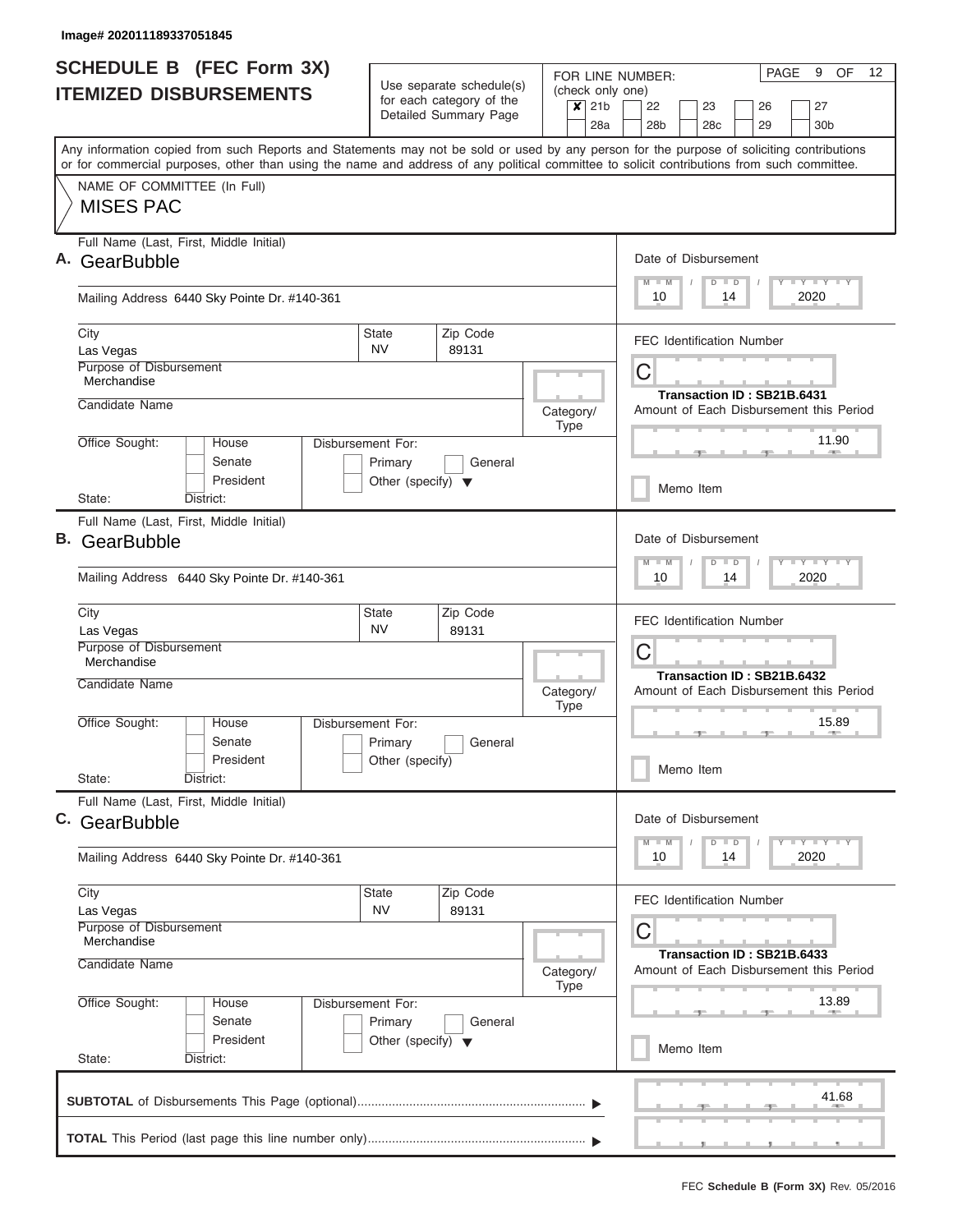| <b>ITEMIZED DISBURSEMENTS</b><br>Any information copied from such Reports and Statements may not be sold or used by any person for the purpose of soliciting contributions<br>or for commercial purposes, other than using the name and address of any political committee to solicit contributions from such committee.<br>NAME OF COMMITTEE (In Full)<br><b>MISES PAC</b><br>Full Name (Last, First, Middle Initial)<br>GearBubble<br>Mailing Address 6440 Sky Pointe Dr. #140-361<br>City |                                                            | Use separate schedule(s)<br>for each category of the<br>Detailed Summary Page |  | $\overline{\mathsf{x}}$ 21b | 28a                             | (check only one)<br>22<br>28 <sub>b</sub>                                                 |           | 23<br>28 <sub>c</sub>                                    |    | 26<br>29                                |      | 27<br>30 <sub>b</sub> |
|----------------------------------------------------------------------------------------------------------------------------------------------------------------------------------------------------------------------------------------------------------------------------------------------------------------------------------------------------------------------------------------------------------------------------------------------------------------------------------------------|------------------------------------------------------------|-------------------------------------------------------------------------------|--|-----------------------------|---------------------------------|-------------------------------------------------------------------------------------------|-----------|----------------------------------------------------------|----|-----------------------------------------|------|-----------------------|
|                                                                                                                                                                                                                                                                                                                                                                                                                                                                                              |                                                            |                                                                               |  |                             |                                 |                                                                                           |           |                                                          |    |                                         |      |                       |
|                                                                                                                                                                                                                                                                                                                                                                                                                                                                                              |                                                            |                                                                               |  |                             |                                 |                                                                                           |           |                                                          |    |                                         |      |                       |
|                                                                                                                                                                                                                                                                                                                                                                                                                                                                                              |                                                            |                                                                               |  |                             |                                 |                                                                                           |           |                                                          |    |                                         |      |                       |
|                                                                                                                                                                                                                                                                                                                                                                                                                                                                                              |                                                            |                                                                               |  |                             |                                 |                                                                                           |           | Date of Disbursement<br>Y LY LY LY<br>$M$ $M$<br>$D$ $D$ |    |                                         |      |                       |
|                                                                                                                                                                                                                                                                                                                                                                                                                                                                                              |                                                            |                                                                               |  |                             |                                 |                                                                                           |           | 2020<br>10<br>14                                         |    |                                         |      |                       |
| Las Vegas                                                                                                                                                                                                                                                                                                                                                                                                                                                                                    | Zip Code<br>State<br><b>NV</b><br>89131                    |                                                                               |  |                             |                                 | <b>FEC Identification Number</b>                                                          |           |                                                          |    |                                         |      |                       |
| Purpose of Disbursement<br>Merchandise                                                                                                                                                                                                                                                                                                                                                                                                                                                       |                                                            |                                                                               |  |                             | C<br>Transaction ID: SB21B.6434 |                                                                                           |           |                                                          |    |                                         |      |                       |
| Candidate Name                                                                                                                                                                                                                                                                                                                                                                                                                                                                               |                                                            |                                                                               |  | Category/<br><b>Type</b>    |                                 | Amount of Each Disbursement this Period                                                   |           |                                                          |    |                                         |      |                       |
| Office Sought:<br>House<br>Disbursement For:<br>Senate<br>President                                                                                                                                                                                                                                                                                                                                                                                                                          | Primary<br>General<br>Other (specify) $\blacktriangledown$ |                                                                               |  |                             |                                 |                                                                                           |           |                                                          |    |                                         |      | 11.90                 |
| District:<br>State:                                                                                                                                                                                                                                                                                                                                                                                                                                                                          |                                                            |                                                                               |  |                             |                                 |                                                                                           | Memo Item |                                                          |    |                                         |      |                       |
| Full Name (Last, First, Middle Initial)<br>В.<br>GearBubble<br>Mailing Address 6440 Sky Pointe Dr. #140-361                                                                                                                                                                                                                                                                                                                                                                                  |                                                            |                                                                               |  |                             |                                 | Date of Disbursement<br>$T - Y = T - Y = T - Y$<br>$M - M$<br>$D$ $D$<br>2020<br>10<br>14 |           |                                                          |    |                                         |      |                       |
| City<br>Las Vegas                                                                                                                                                                                                                                                                                                                                                                                                                                                                            | Zip Code<br><b>State</b><br><b>NV</b><br>89131             |                                                                               |  |                             |                                 | <b>FEC Identification Number</b>                                                          |           |                                                          |    |                                         |      |                       |
| Purpose of Disbursement<br>Merchandise<br>Candidate Name                                                                                                                                                                                                                                                                                                                                                                                                                                     |                                                            |                                                                               |  |                             | C<br>Transaction ID: SB21B.6436 |                                                                                           |           |                                                          |    |                                         |      |                       |
|                                                                                                                                                                                                                                                                                                                                                                                                                                                                                              |                                                            | Amount of Each Disbursement this Period<br>Category/<br><b>Type</b>           |  |                             |                                 |                                                                                           |           |                                                          |    |                                         |      |                       |
| Office Sought:<br>Disbursement For:<br>House<br>Senate<br>President                                                                                                                                                                                                                                                                                                                                                                                                                          | Primary<br>General<br>Other (specify)                      |                                                                               |  |                             |                                 |                                                                                           |           |                                                          |    |                                         |      | 11.90                 |
| State:<br>District:                                                                                                                                                                                                                                                                                                                                                                                                                                                                          |                                                            |                                                                               |  |                             |                                 |                                                                                           |           | Memo Item                                                |    |                                         |      |                       |
| Full Name (Last, First, Middle Initial)<br>C. GearBubble                                                                                                                                                                                                                                                                                                                                                                                                                                     |                                                            |                                                                               |  |                             |                                 | $M$ $M$                                                                                   |           | Date of Disbursement<br>$D$ $D$                          |    |                                         |      | $T$ $Y$ $Y$ $Y$ $T$   |
| Mailing Address 6440 Sky Pointe Dr. #140-361                                                                                                                                                                                                                                                                                                                                                                                                                                                 |                                                            |                                                                               |  |                             |                                 |                                                                                           | 10        |                                                          | 14 |                                         |      | 2020                  |
| City<br><b>State</b><br>Las Vegas                                                                                                                                                                                                                                                                                                                                                                                                                                                            | <b>NV</b>                                                  | Zip Code<br>89131                                                             |  |                             |                                 |                                                                                           |           |                                                          |    | <b>FEC Identification Number</b>        |      |                       |
| Purpose of Disbursement<br>Merchandise<br>Candidate Name                                                                                                                                                                                                                                                                                                                                                                                                                                     | Category/                                                  | <b>Type</b>                                                                   |  | С                           |                                 |                                                                                           |           | Transaction ID: SB21B.6437                               |    | Amount of Each Disbursement this Period |      |                       |
| Office Sought:<br>Disbursement For:<br>House<br>Senate<br>Primary<br>President                                                                                                                                                                                                                                                                                                                                                                                                               | General<br>Other (specify) $\blacktriangledown$            |                                                                               |  |                             |                                 |                                                                                           |           |                                                          |    |                                         | 9.90 |                       |
| State:<br>District:                                                                                                                                                                                                                                                                                                                                                                                                                                                                          |                                                            |                                                                               |  |                             |                                 | Memo Item                                                                                 |           |                                                          |    |                                         |      |                       |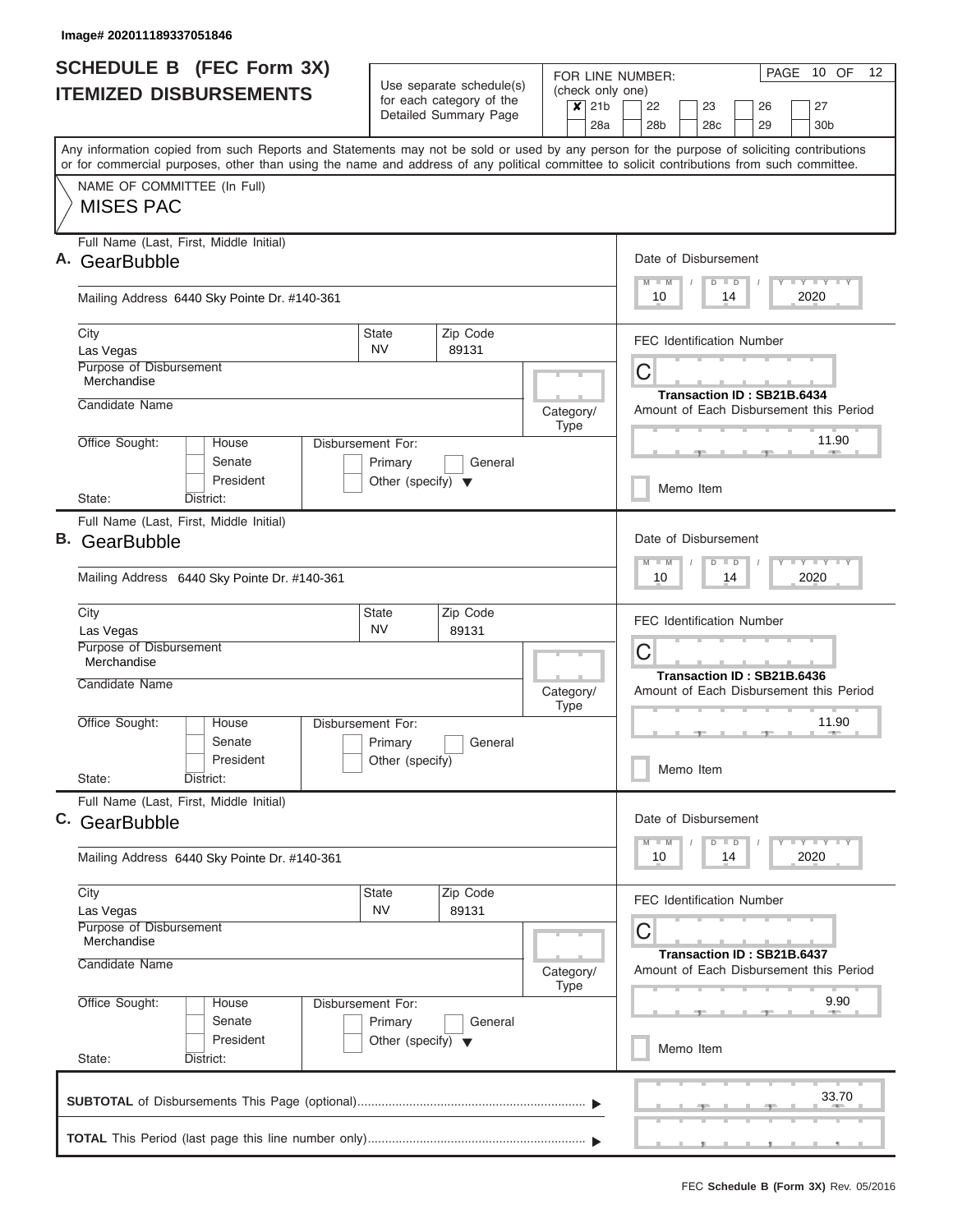| SCHEDULE B (FEC Form 3X)                                                                                                                                                                                                                                                                |                                                      |                       | FOR LINE NUMBER:            | PAGE 11 OF<br>12                                            |  |  |  |  |
|-----------------------------------------------------------------------------------------------------------------------------------------------------------------------------------------------------------------------------------------------------------------------------------------|------------------------------------------------------|-----------------------|-----------------------------|-------------------------------------------------------------|--|--|--|--|
| <b>ITEMIZED DISBURSEMENTS</b>                                                                                                                                                                                                                                                           | Use separate schedule(s)<br>for each category of the |                       | (check only one)<br>$x$ 21b | 27<br>22<br>23<br>26                                        |  |  |  |  |
|                                                                                                                                                                                                                                                                                         |                                                      | Detailed Summary Page | 28a                         | 28 <sub>b</sub><br>28 <sub>c</sub><br>29<br>30 <sub>b</sub> |  |  |  |  |
| Any information copied from such Reports and Statements may not be sold or used by any person for the purpose of soliciting contributions<br>or for commercial purposes, other than using the name and address of any political committee to solicit contributions from such committee. |                                                      |                       |                             |                                                             |  |  |  |  |
| NAME OF COMMITTEE (In Full)<br><b>MISES PAC</b>                                                                                                                                                                                                                                         |                                                      |                       |                             |                                                             |  |  |  |  |
|                                                                                                                                                                                                                                                                                         |                                                      |                       |                             |                                                             |  |  |  |  |
| Full Name (Last, First, Middle Initial)<br>A. Specs Wines Spirits Finer Foods                                                                                                                                                                                                           | Date of Disbursement                                 |                       |                             |                                                             |  |  |  |  |
| Mailing Address 2410 Smith St                                                                                                                                                                                                                                                           | Y FY FY FY<br>$D$ $D$<br>$M$ $M$<br>02<br>2020<br>10 |                       |                             |                                                             |  |  |  |  |
| City<br>Houston                                                                                                                                                                                                                                                                         | State<br>TX.                                         | Zip Code<br>77006     |                             | <b>FEC Identification Number</b>                            |  |  |  |  |
| Purpose of Disbursement<br>Commemorative political figure food & beverage                                                                                                                                                                                                               |                                                      |                       |                             | C<br>Transaction ID: SB21B.6451                             |  |  |  |  |
| Candidate Name                                                                                                                                                                                                                                                                          |                                                      |                       |                             |                                                             |  |  |  |  |
| Office Sought:<br>House<br>Senate                                                                                                                                                                                                                                                       | Disbursement For:<br>Primary                         | General               | <b>Type</b>                 | 251.30                                                      |  |  |  |  |
| President<br>State:<br>District:                                                                                                                                                                                                                                                        | Other (specify) $\blacktriangledown$                 |                       |                             | Memo Item                                                   |  |  |  |  |
| Full Name (Last, First, Middle Initial)                                                                                                                                                                                                                                                 |                                                      |                       |                             |                                                             |  |  |  |  |
| В.                                                                                                                                                                                                                                                                                      |                                                      |                       |                             |                                                             |  |  |  |  |
| <b>Mailing Address</b>                                                                                                                                                                                                                                                                  |                                                      |                       |                             |                                                             |  |  |  |  |
| City                                                                                                                                                                                                                                                                                    | <b>State</b>                                         | Zip Code              |                             | <b>FEC Identification Number</b>                            |  |  |  |  |
| Purpose of Disbursement                                                                                                                                                                                                                                                                 |                                                      |                       |                             | C                                                           |  |  |  |  |
| Candidate Name                                                                                                                                                                                                                                                                          |                                                      |                       | Category/<br><b>Type</b>    | Amount of Each Disbursement this Period                     |  |  |  |  |
| Office Sought:<br>House<br>Senate                                                                                                                                                                                                                                                       | Disbursement For:<br>Primary                         | General               |                             |                                                             |  |  |  |  |
| President<br>State:<br>District:                                                                                                                                                                                                                                                        | Other (specify)                                      |                       |                             | Memo Item                                                   |  |  |  |  |
| Full Name (Last, First, Middle Initial)                                                                                                                                                                                                                                                 |                                                      |                       |                             | Date of Disbursement                                        |  |  |  |  |
| C.                                                                                                                                                                                                                                                                                      |                                                      |                       |                             |                                                             |  |  |  |  |
| <b>Mailing Address</b>                                                                                                                                                                                                                                                                  |                                                      |                       |                             |                                                             |  |  |  |  |
| City                                                                                                                                                                                                                                                                                    | State                                                | Zip Code              |                             | FEC Identification Number                                   |  |  |  |  |
| Purpose of Disbursement                                                                                                                                                                                                                                                                 |                                                      |                       |                             |                                                             |  |  |  |  |
| Candidate Name                                                                                                                                                                                                                                                                          | Category/<br><b>Type</b>                             |                       |                             |                                                             |  |  |  |  |
|                                                                                                                                                                                                                                                                                         | Disbursement For:                                    |                       |                             |                                                             |  |  |  |  |
| Office Sought:<br>House                                                                                                                                                                                                                                                                 |                                                      |                       |                             |                                                             |  |  |  |  |
| Senate<br>President                                                                                                                                                                                                                                                                     | Primary<br>Other (specify) $\blacktriangledown$      | General               |                             | Memo Item                                                   |  |  |  |  |
| State:<br>District:                                                                                                                                                                                                                                                                     |                                                      |                       |                             |                                                             |  |  |  |  |
|                                                                                                                                                                                                                                                                                         |                                                      |                       |                             | 251.30                                                      |  |  |  |  |